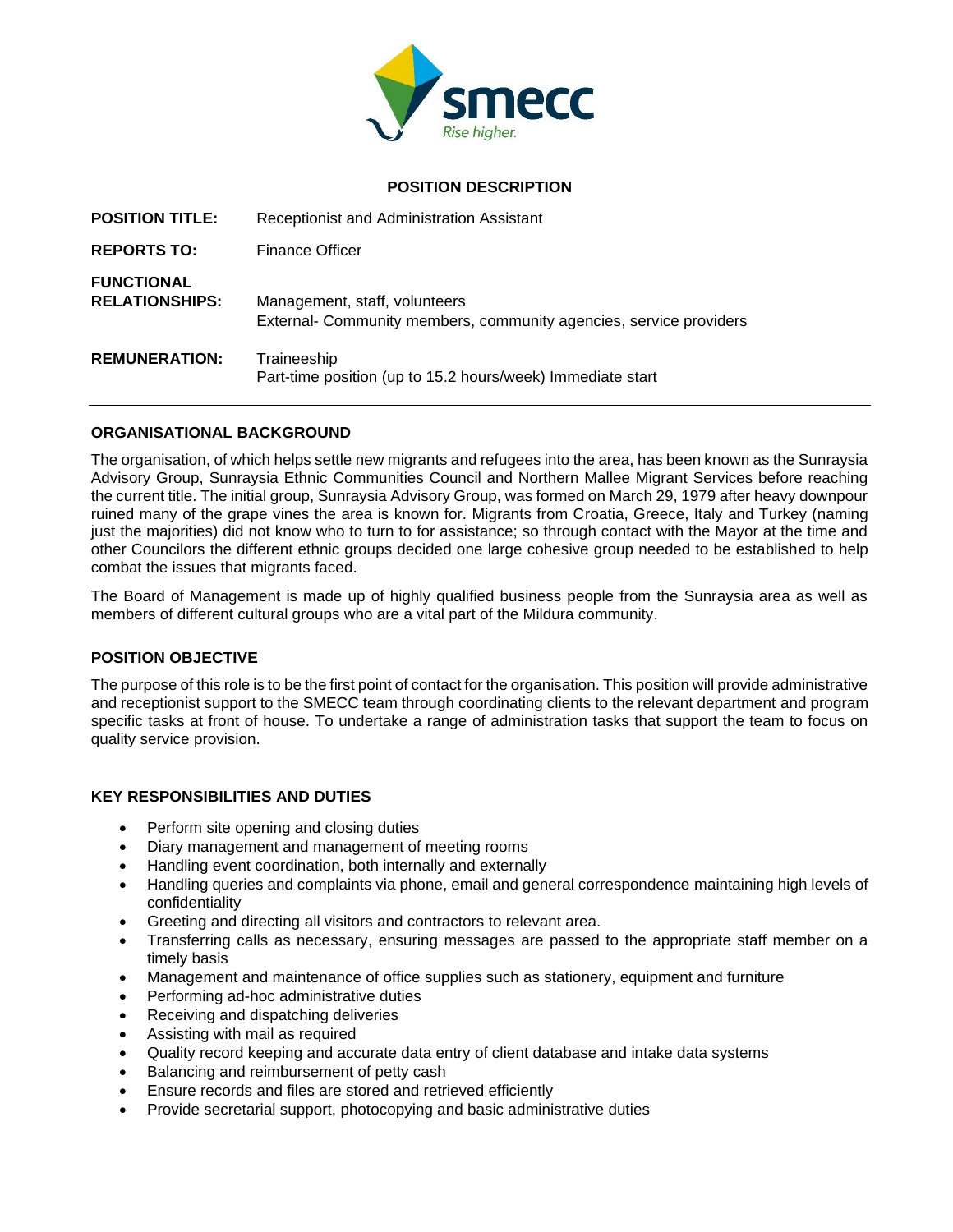- Oversight of office equipment and organise maintenance and repairs as required
- Maintain and improve administrative systems and processes
- Maintenance and management of all booking systems at reception including calendars
- Market activities and events of the organisation to clients and broader community

### **QUALIFICATIONS/SKILLS/COMPETENCIES**

- Qualifications in clerical/ administration are desirable.
- Excellent interpersonal and communication skills.
- Attention to detail.
- Ability to take part in relevant training as required.
- Experience in working community or client services, particularly with CALD groups in a community context.
- Demonstrated ability to identify services and/or resources to provide advice, advocacy & support for clients.
- Good written communication and report writing skills.
- Exceptional multitasker.
- Proficiency with IT standard software such as MS Word, MS Excel, MS PowerPoint, and ability to use Internet and e-mail and online client management systems.
- Willingness and ability to satisfactorily complete working with children checks.
- Ability to abide by confidentiality requirements.
- First aid qualifications desired.
- Demonstrated ability to work independently and within a team to achieve goals.
- Strong organisation and time management skills.
- Fluency in a relevant community language other than English would be desirable.

## **WORK CONDITIONS**

The Receptionist and Administration Assistant works in both community and online environments. This will include travel within the Sunraysia region.

## **ADDITIONAL CONDITIONS OF EMPLOYMENT**

- 1. A current full driver's license is required. Proof of this is to be supplied on commencement and/or a VicRoads form *"Consent to Release information from VicRoads Records"* will be completed.
- 2. Pre-employment checks including proof of identity, qualifications and two referees are required. The successful applicant will be required to undergo a criminal records check.
- 3. A medical declaration maybe required which would require the incumbent to attest to their ability to meet the physical demands and perform the tasks outlined in this position description.
- 4. Work is general within regular business hours but may be required to work out of office hours in any emergency situation.
- 5. Variations to statement of duties: The details of the statement of duties may be varied from time to time by SMECC Management to meet organisational requirements. Any variation shall be done so in consultation with the position incumbent.
- 6. All SMECC staff are required to work in a manner which is consistent with its HR Manual, Code of Conduct, all policies and procedures, external legislation, and to constructively support the organization with continuous improvement progresses in these areas.
- 7. All SMECC staff are required to work in a manner which demonstrates; confidentiality, cultural sensitivity, inclusion, empathy, and non-judgment for those we support. This is to help ensure services are provided and managed efficiently, effectively, and equitably.

#### **OCCUPATIONAL HEALTH & SAFETY:**

# **Employees will:**

• Take reasonable care of their health and safety